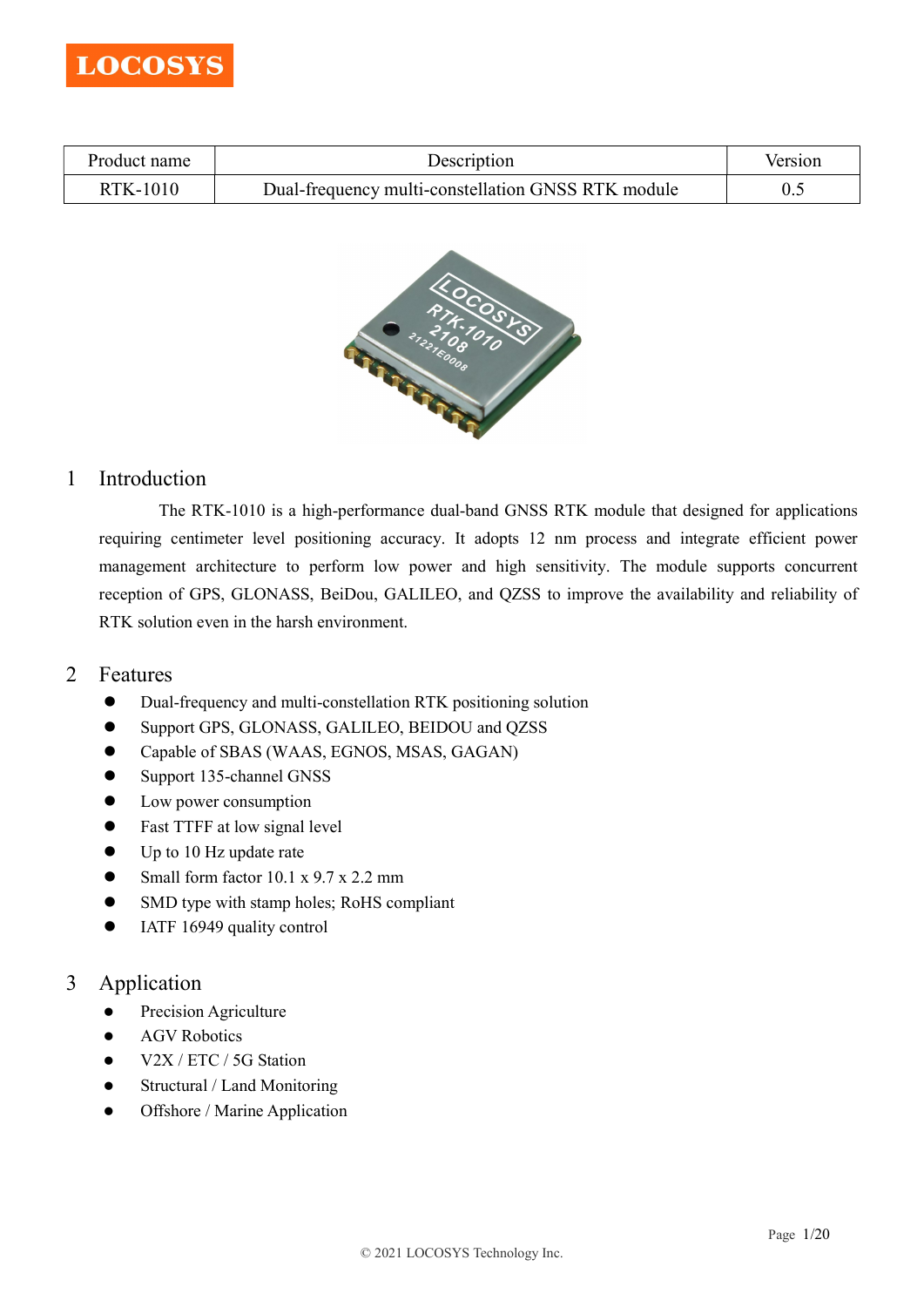



Fig 3-1 System block diagram.



Fig 3-2 Typical application circuit that uses an active antenna.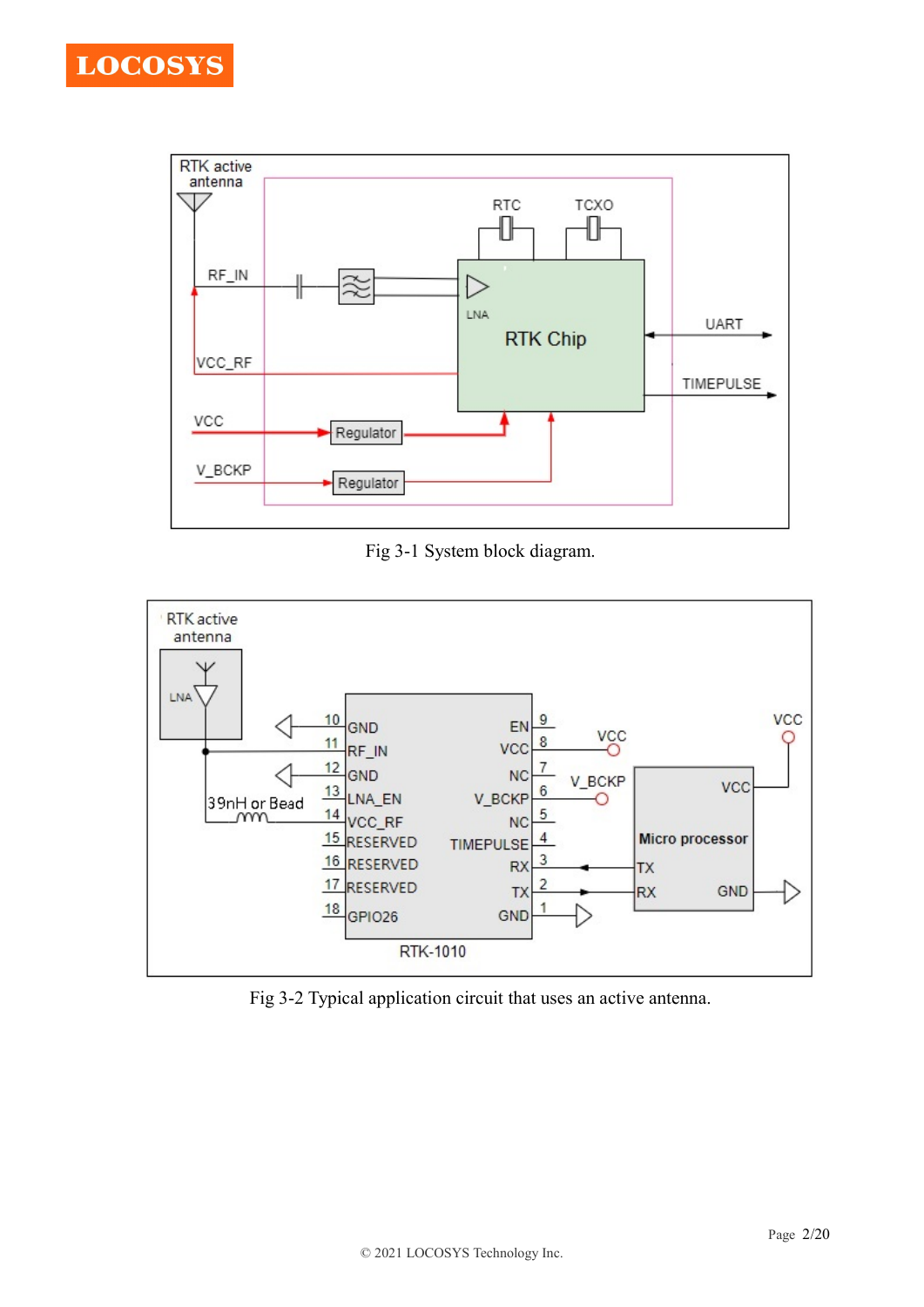# 4 GNSS receiver

|                                  | GPS/QZSS: L1 C/A, L5C   |                                                           |  |  |
|----------------------------------|-------------------------|-----------------------------------------------------------|--|--|
| Frequency                        | <b>GLONASS: L1OF</b>    |                                                           |  |  |
|                                  | GALILEO: E1, E5a        |                                                           |  |  |
|                                  | BEIDOU: B1I, B2a        |                                                           |  |  |
| Channels                         | Support 135 channels    |                                                           |  |  |
| Update rate                      | 1Hz default, up to 10Hz |                                                           |  |  |
|                                  | Tracking                | -165dBm (with external LNA)                               |  |  |
| Sensitivity                      | Cold start              | -148dBm (with external LNA)                               |  |  |
|                                  | Cold start              | 28s (typical)                                             |  |  |
| <b>Acquisition Time</b>          | RTK Convergence time    | $<$ 10s (typical; after 3D fix)                           |  |  |
|                                  | Autonomous              | $< 1.5m$ CEP                                              |  |  |
| Position Accuracy <sup>(1)</sup> | $RTK$ <sup>(2)</sup>    | $0.01m + 1ppm$ (Horizontal)                               |  |  |
| Max. Altitude                    | $< 18,000 \text{ m}$    |                                                           |  |  |
| Max. Velocity                    | $\rm < 500~m/s$         |                                                           |  |  |
| Protocol Support                 | NMEA 0183 ver. 4.1      | 115200 bps $^{(3)}$ , 8 data bits, no parity, 1 stop bits |  |  |
|                                  |                         | (default)                                                 |  |  |
|                                  |                         | 1Hz: GGA, GLL, RMC                                        |  |  |
|                                  |                         | $0.2$ Hz: GSA, GSV                                        |  |  |
|                                  |                         | 115200 bps, RTCM V3.3, message type 1005,                 |  |  |
|                                  | Raw data                | 1074, 1084, 1094, 1114, 1124                              |  |  |

Note 1: Open sky, dual band, demonstrated with a good external LNA.

Note 2: CEP, 24hr static.

Note 3: Both baud rate output message rate are configurable to be factory default.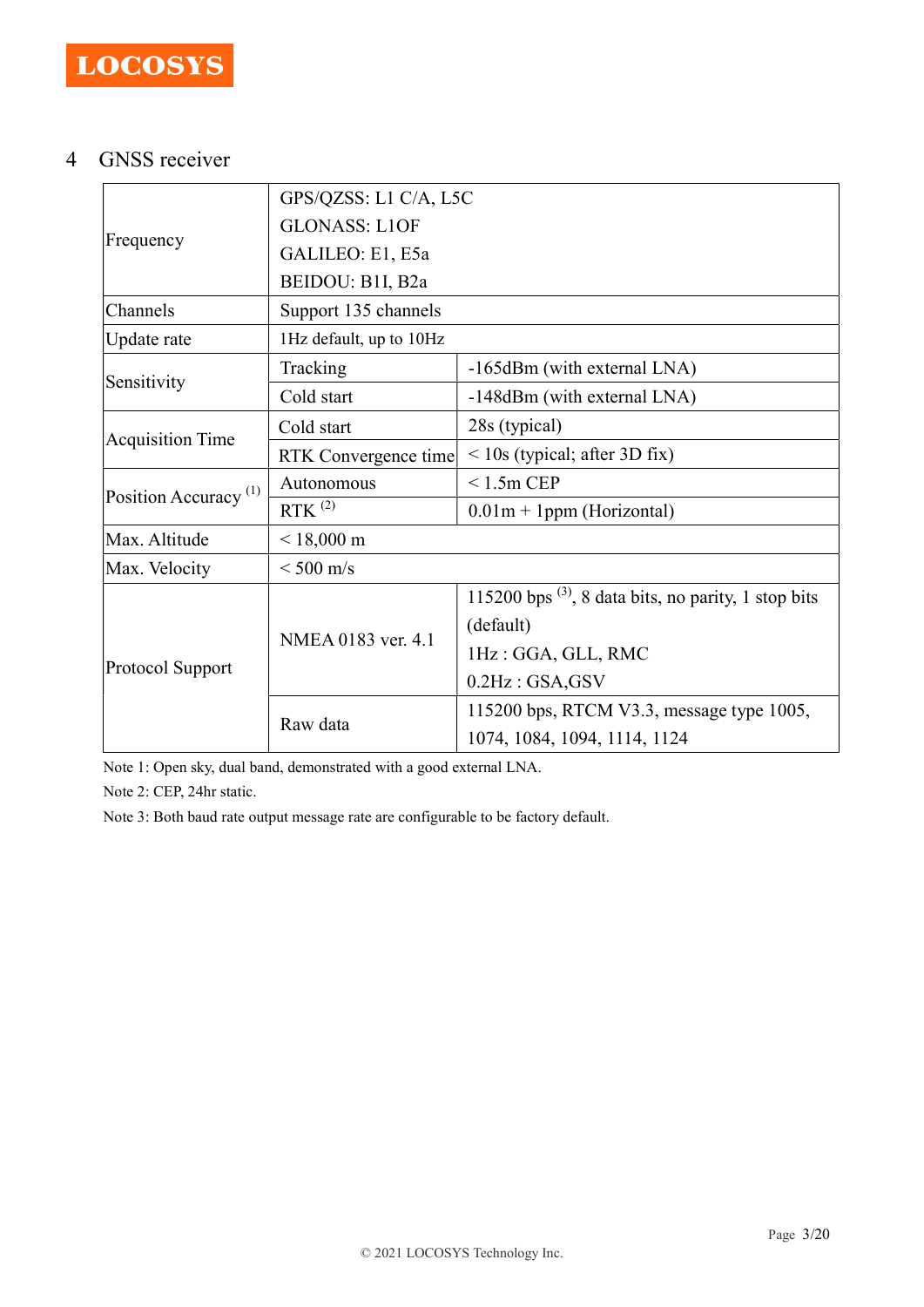## 5 Software interface

## 5.1 NMEA output message

Table 5.1-1 NMEA output message

| <b>NMEA</b> record | <b>Description</b>                       |
|--------------------|------------------------------------------|
| GGA                | Global positioning system fixed data     |
| <b>GLL</b>         | Geographic position - latitude/longitude |
| <b>GSA</b>         | GNSS DOP and active satellites           |
| <b>GSV</b>         | GNSS satellites in view                  |
| <b>RMC</b>         | Recommended minimum specific GNSS data   |

## GGA--- Global Positioning System Fixed Data

Table 5.1-2 contains the values for the following example:

#### \$GNGGA,091250.000,2503.71250,N,12138.74514,E,1,32,0.55,119.0,M,17.2,M,,\*7E

| Name                   | <b>Example</b> | Units   | <b>Description</b>                                                 |
|------------------------|----------------|---------|--------------------------------------------------------------------|
| Message ID             | <b>SGNGGA</b>  |         | GGA protocol header                                                |
| UTC Time               | 091250.000     |         | hhmmss.sss                                                         |
| Latitude               | 2503.71250     |         | ddmm.mmmmm                                                         |
| N/S indicator          | N              |         | N=north or S=south                                                 |
| Longitude              | 12138.74514    |         | dddmm.mmmmm                                                        |
| E/W Indicator          | E              |         | E=east or W=west                                                   |
| Position Fix Indicator |                |         | See Table 5.1-3                                                    |
| Satellites Used        | 32             |         | Number of satellites in view                                       |
| <b>HDOP</b>            | 0.55           |         | Horizontal Dilution of Precision (meters)                          |
| <b>MSL Altitude</b>    | 119.0          | lmeters | Antenna Altitude above/below mean-sea-level (geoid) (in<br>meters) |
| Units                  | M              | meters  | Units of antenna altitude, meters                                  |
| Geoidal Separation     | 17.2           | meters  |                                                                    |
| Units                  | Μ              | meters  | Units of geoidal separation, meters                                |
| Age of diff. GNSS data |                | second  | Null fields when DGPS is not used                                  |
| Diff. Ref. Station ID  |                |         | Differential reference station ID, 0000-1023                       |
| Checksum               | $*7E$          |         | Checksum                                                           |
| $<$ CR> $<$ LF>        |                |         | End of message termination                                         |

Table 5.1-3 Position Fix Indicators

| Value | Description         |
|-------|---------------------|
| 10    | No position fix     |
|       | Autonomous GNSS fix |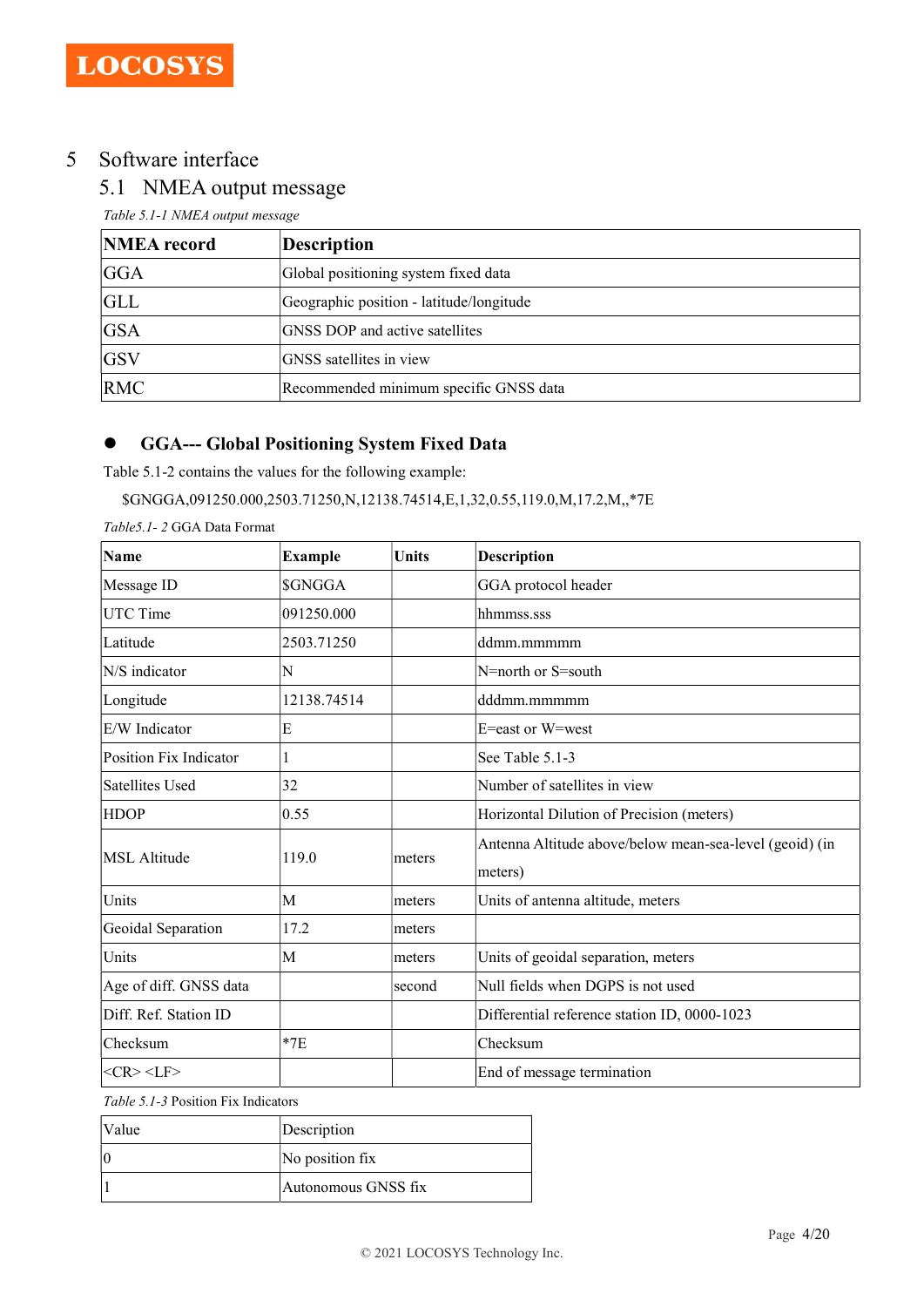| Differential GNSS fix        |
|------------------------------|
| RTK fixed                    |
| RTK float                    |
| Estimated/Dead reckoning fix |

## GLL--- Geographic Position – Latitude/Longitude

Table 5.1-4 contains the values for the following example:

\$GNGLL,2503.71193,N,12138.74582,E,094450.000,A,A\*47

Table 5.1-4 GLL Data Format

| Name            | <b>Example</b> | <b>Units</b> | <b>Description</b>                                                                                                       |
|-----------------|----------------|--------------|--------------------------------------------------------------------------------------------------------------------------|
| Message ID      | \$GNGLL        |              | GLL protocol header                                                                                                      |
| Latitude        | 2503.71193     |              | ddmm.mmmmm                                                                                                               |
| N/S indicator   | N              |              | N=north or S=south                                                                                                       |
| Longitude       | 12138.74582    |              | dddmm.mmmmm                                                                                                              |
| E/W indicator   | E              |              | E=east or W=west                                                                                                         |
| <b>UTC Time</b> | 094450.000     |              | hhmmss.sss                                                                                                               |
| Status          | A              |              | A=data valid or V=data not valid                                                                                         |
| Mode            | A              |              | $ N = No$ position fix<br>$A =$ Autonomous GNSS fix<br>$D =$ Differential GNSS fix<br>$R = RTK$ fixed<br>$F = RTK$ float |
|                 |                |              | $E =$ Estimated/Dead reckoning fix                                                                                       |
| Checksum        | $*47$          |              |                                                                                                                          |
| $<$ CR> $<$ LF> |                |              | End of message termination                                                                                               |

## GSA---GNSS DOP and Active Satellites

Table 5.1-5 contains the values for the following example:

\$GNGSA,A,3,11,195,194,199,08,07,01,27,16,09,23,,1.19,0.64,1.00,1\*3F

\$GNGSA,A,3,87,81,76,,,,,,,,,,1.19,0.64,1.00,2\*0F

\$GNGSA,A,3,,,,,,,,,,,,,1.19,0.64,1.00,3\*09

\$GNGSA,A,3,34,24,12,07,11,10,08,38,25,09,13,16,1.19,0.64,1.00,4\*02

Table 5.1-5 GSA Data Format

| Name       | <b>Example</b> | Units | Description         |
|------------|----------------|-------|---------------------|
| Message ID | <b>SGNGSA</b>  |       | GSA protocol header |
| Mode 1     | A              |       | See Table $5.1-6$   |
| Mode 2     |                |       | See Table 5.1-7     |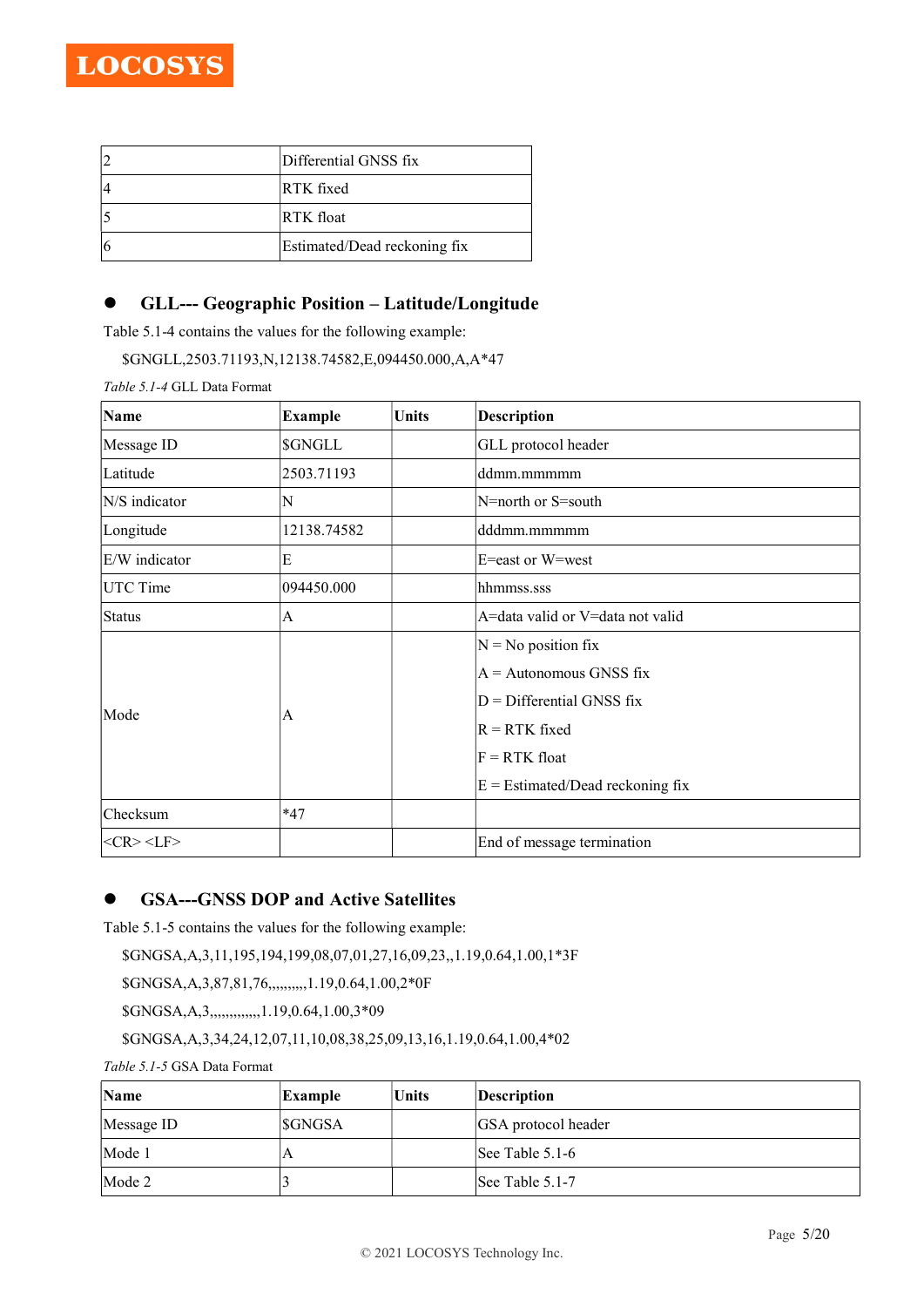| ID of satellite used | 11    | ISV on Channel 1                 |
|----------------------|-------|----------------------------------|
| ID of satellite used | 195   | ISV on Channel 2                 |
| $\cdots$             |       | $\cdots$                         |
| ID of satellite used |       | SV on Channel 12                 |
| <b>PDOP</b>          | 1.19  | Position Dilution of Precision   |
| <b>HDOP</b>          | 0.64  | Horizontal Dilution of Precision |
| <b>NDOP</b>          | 1.00  | Vertical Dilution of Precision   |
| GNSS system ID       | 4     | See Table 5.1-8                  |
| Checksum             | $*3F$ |                                  |
| $<$ CR> $<$ LF>      |       | End of message termination       |

Table 5.1-6 Mode 1

| <i>Nalue</i> | Description                                   |  |
|--------------|-----------------------------------------------|--|
|              | Manually set to operate in 2D or 3D mode      |  |
|              | Automatically switching between 2D or 3D mode |  |

Table 5.1-7 Mode 2

| <i>Nalue</i> | Description     |
|--------------|-----------------|
|              | No position fix |
|              | $2D$ fix        |
|              | $3D$ fix        |

Table 5.1-8 GNSS system ID

| Value | Description    |
|-------|----------------|
|       | <b>GPS</b>     |
|       | <b>GLONASS</b> |
|       | <b>GALILEO</b> |
| 14    | <b>BEIDOU</b>  |
| 6     | <b>IRNSS</b>   |

## GSV---GNSS Satellites in View

Table 5.1-9 contains the values for the following example:

\$GPGSV,3,1,09,8,71,268,47,27,63,18,49,11,44,191,46,4,41,237,46,1\*54 \$GPGSV,3,2,09,16,38,42,42,9,32,279,39,26,22,70,38,31,15,131,36,1\*56 \$GPGSV,3,3,09,7,15,320,40,1\*6B \$GPGSV,1,1,04,8,71,268,50,27,63,18,49,9,32,279,43,26,22,70,42,8\*6C \$GLGSV,2,1,05,82,63,47,47,83,56,182,36,80,47,9,42,79,33,85,45,1\*71 \$GLGSV,2,2,05,81,15,27,37,1\*71 \$GAGSV,1,1,04,08,48,300,43,03,47,025,45,13,36,309,42,05,06,061,34,7\*79 \$GAGSV,1,1,04,08,48,300,43,03,47,025,47,13,36,309,43,05,06,061,33,1\*7B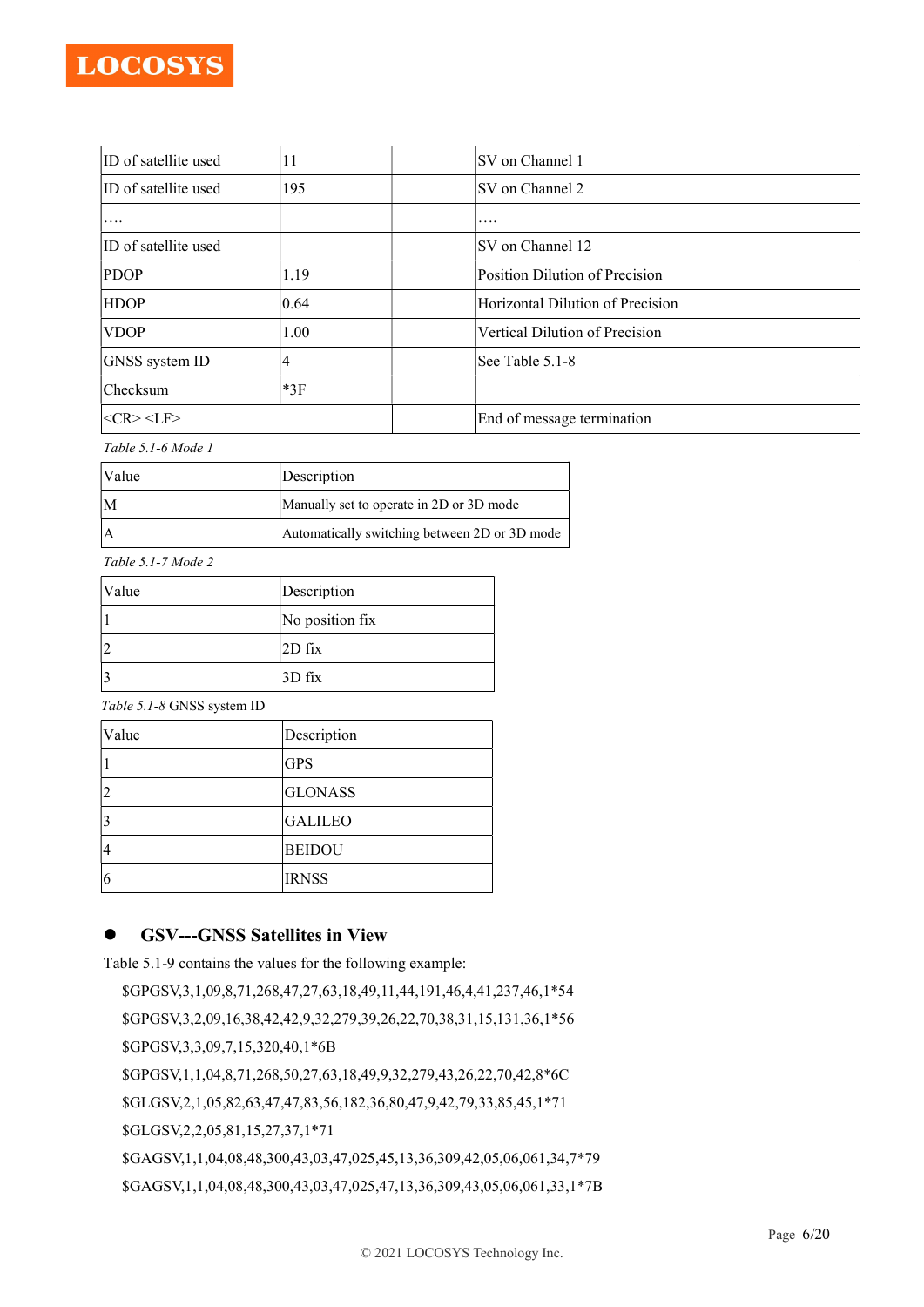\$GBGSV,5,1,17,12,80,182,47,24,64,5,51,7,58,355,44,3,57,205,45,1\*7C \$GBGSV,5,2,17,1,54,141,44,34,52,211,49,9,48,230,45,10,47,316,42,1\*79 \$GBGSV,5,3,17,26,44,100,47,16,39,207,43,4,38,117,41,2,37,240,41,1\*77 \$GBGSV,5,4,17,39,37,210,43,6,36,198,41,38,27,173,41,25,18,317,42,1\*4E \$GBGSV,5,5,17,35,16,39,40,1\*7F

\$GBGSV,1,1,02,24,64,5,50,26,44,100,43,4\*77

Table 5.1-9 GSV Data Format

| <b>Name</b>              | <b>Example</b>          | Units   | <b>Description</b>                                 |  |
|--------------------------|-------------------------|---------|----------------------------------------------------|--|
|                          |                         |         | GSV protocol header                                |  |
| Message ID               | <b>SGPGSV</b>           |         | GP=GPS/QZSS, GL=GLONSS, GA=GALILEO,                |  |
|                          |                         |         | GB=BEIDOU, GI=IRNSS.                               |  |
| Total number of messages | 3                       |         | Range 1 to 9                                       |  |
| Message number           | $\mathbf{1}$            |         | Range 1 to 9                                       |  |
| Satellites in view       | 09                      |         |                                                    |  |
| Satellite ID             | 8                       |         | Channel 1                                          |  |
| Elevation                | 71                      | degrees | Channel 1 (Range 00 to 90)                         |  |
| Azimuth                  | 268                     | degrees | Channel 1 (Range 000 to 359)                       |  |
| SNR (C/No)               | 47                      | dB-Hz   | Channel 1 (Range 00 to 99, null when not tracking) |  |
| .                        |                         |         | .                                                  |  |
| Satellite ID             | $\overline{\mathbf{4}}$ |         | Channel 4 (Range 01 to 196)                        |  |
| Elevation                | 41                      | degrees | Channel 4 (Range 00 to 90)                         |  |
| Azimuth                  | 237                     | degrees | Channel 4 (Range 000 to 359)                       |  |
| SNR (C/No)               | 46                      | dB-Hz   | Channel 4 (Range 00 to 99, null when not tracking) |  |
|                          |                         |         | GPS/QZSS: L1 C/A=1, L5Q=8                          |  |
|                          |                         |         | GLONASS: L1 C/A=1                                  |  |
| Signal ID                |                         |         | GALILEO: E1=7, E5a=1                               |  |
|                          |                         |         | BEIDOU: B1=1, B2a=4                                |  |
|                          |                         |         | IRNSS: $L6=1$                                      |  |
| Checksum                 | $*54$                   |         |                                                    |  |
| $<$ CR> $<$ LF>          |                         |         | End of message termination                         |  |

## RMC---Recommended Minimum Specific GNSS Data

Table 5.1-10 contains the values for the following example:

### \$GNRMC,070143.000,A,2503.71317,N,12138.74533,E,0.002,70.50,130220,,,A,V\*01

Table 5.1-10 RMC Data Format

| Name       | Example       | Units | Description         |
|------------|---------------|-------|---------------------|
| Message ID | <b>SGNRMC</b> |       | RMC protocol header |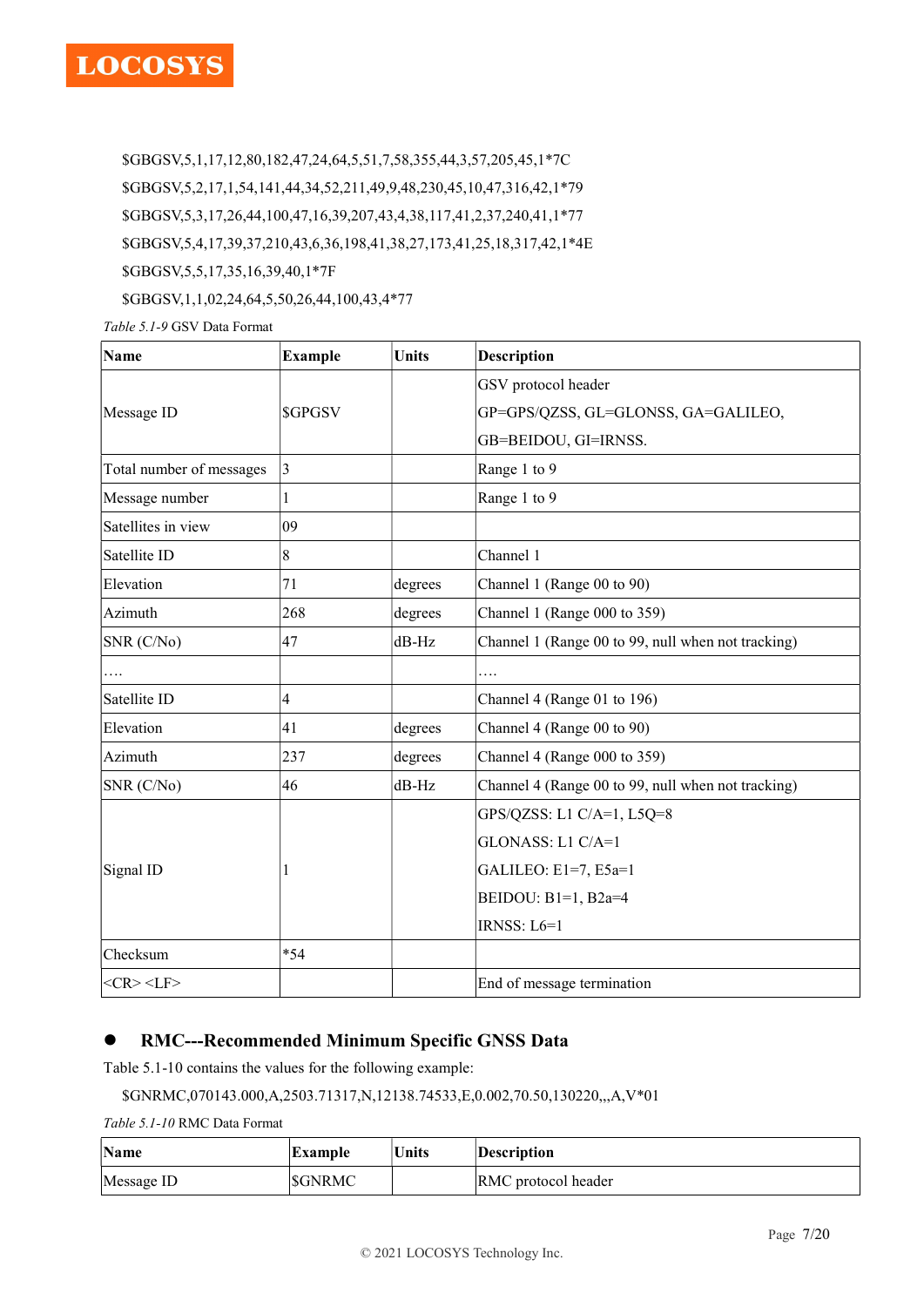| UTC Time                        | 070143.000  |         | hhmmss.sss                         |  |  |
|---------------------------------|-------------|---------|------------------------------------|--|--|
| Status                          | A           |         | A=data valid or V=data not valid   |  |  |
| Latitude                        | 2503.7117   |         | ddmm.mmmm                          |  |  |
| N/S Indicator                   | N           |         | N=north or S=south                 |  |  |
| Longitude                       | 12138.74533 |         | dddmm.mmmmm                        |  |  |
| E/W Indicator                   | E           |         | E=east or W=west                   |  |  |
| Speed over ground               | 0.002       | knots   | True                               |  |  |
| Course over ground              | 70.50       | degrees |                                    |  |  |
| Date                            | 130220      |         | ddmmyy                             |  |  |
| Magnetic variation              |             | degrees |                                    |  |  |
| Variation sense                 |             |         | E=east or W=west                   |  |  |
|                                 |             |         | $N = No$ position fix              |  |  |
|                                 |             |         | $A =$ Autonomous GNSS fix          |  |  |
| Mode                            | A           |         | $D =$ Differential GNSS fix        |  |  |
|                                 |             |         | $R = RTK$ fixed                    |  |  |
|                                 |             |         | $F = RTK$ float                    |  |  |
|                                 |             |         | $E =$ Estimated/Dead reckoning fix |  |  |
|                                 |             |         | $S = Safe$                         |  |  |
|                                 |             |         | $C =$ Caution                      |  |  |
| Navigational status indicator V |             |         | $U = Unsafe$                       |  |  |
|                                 |             |         | $V = V$ oid                        |  |  |
| Checksum                        | $*01$       |         |                                    |  |  |
| $<$ CR> $<$ LF>                 |             |         | End of message termination         |  |  |

# 5.2 Proprietary commands

5.2.1 Query firmware version

### Synopsis:

\$PLSC,VER\*CK<CR><LF>

#### Response:

\$PLSR,<VER>\*CK<CR><LF>

#### Examples:

\$PLSC,VER\*61<CR><LF>

## 5.2.2 Set up module as a reference station or as a rover

## Synopsis:

\$PLSC,MCBASE,<MODE>\*CK<CR><LF>

### Response: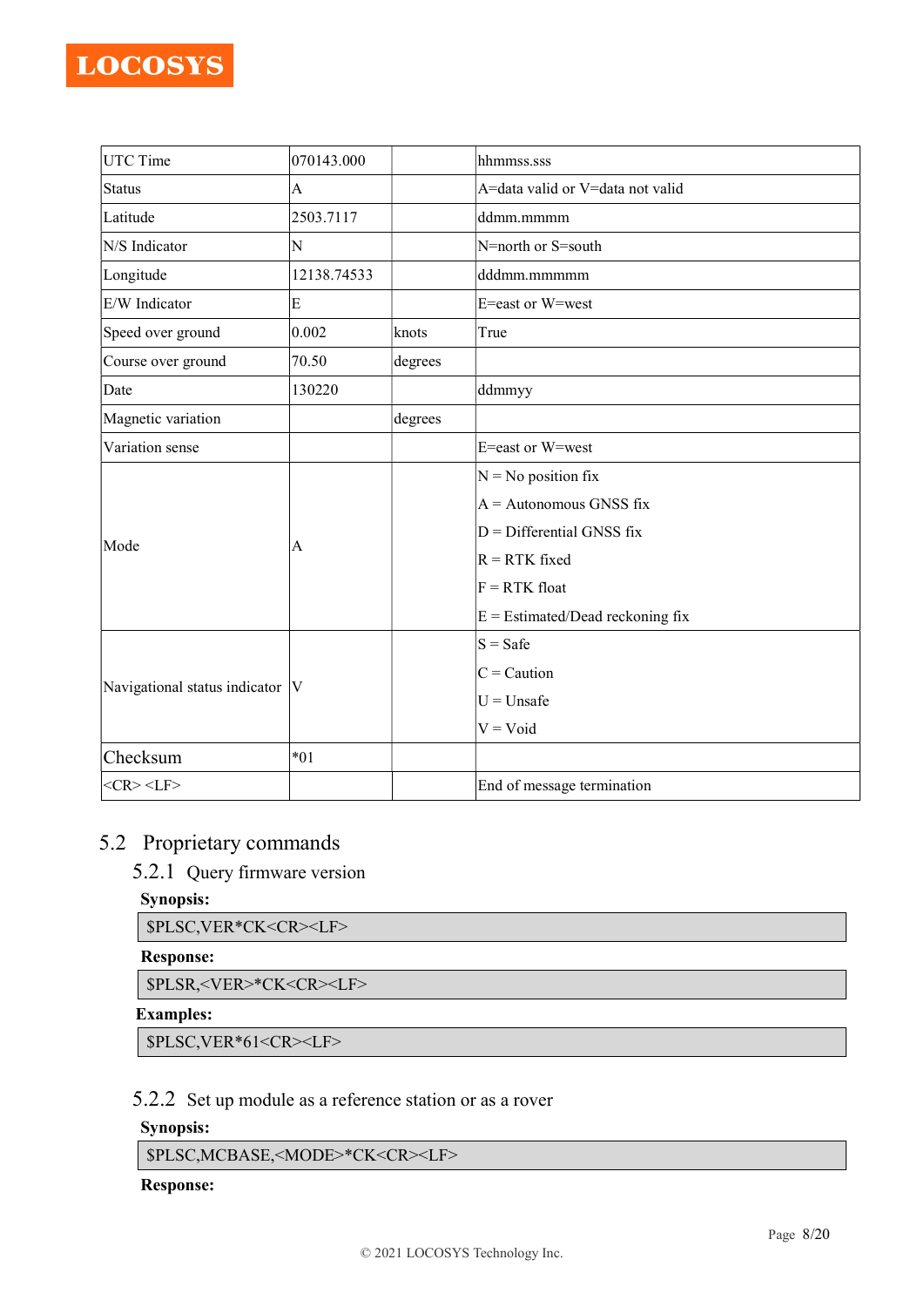

#### \$PLSR,MCBASE,<MODE>\*CK<CR><LF>

| <b>Parameter</b> | Format  | <b>Description</b>                            |  |  |  |
|------------------|---------|-----------------------------------------------|--|--|--|
|                  |         | 0: set up the board as a rover (default)      |  |  |  |
|                  |         | 1: set up the board as a reference station    |  |  |  |
| <b>MODE</b>      | Decimal | (Output RTCM3.3 1005, 1074, 1084, 1094, 1124) |  |  |  |
|                  |         | messages)                                     |  |  |  |

#### Examples:

\$PLSC,MCBASE,1\*26<CR><LF>

#### 5.2.3 Set the base location (reference position)

#### Synopsis:

\$PLSC,SETBASEXYZ,<X>,<Y>,<Z>\*CK<CR><LF>

#### Response:

\$PLSR,BASEXYZ,<X>,<Y>,<Z>\*CK<CR><LF>

| <b>Parameter</b> | Format      | <b>Description</b>                        |
|------------------|-------------|-------------------------------------------|
|                  | DDDDDDD.DDD | WGS-84 ECEF X-axis coordinate (in meters) |
|                  |             | WGS-84 ECEF Y-axis coordinate (in meters) |
|                  | DDDDDDD.DDD | WGS-84 ECEF Z-axis coordinate (in meters) |

#### Examples:

\$PLSC,SETBASEXYZ,-3028442.081,4923062.884,2687870.875\*03<CR><LF>

5.2.4 Set up the output data update rate, in Hz.(included 1, 5,10 )

#### Synopsis:

\$PLSC, FIXRATE,<FIXRATE>\*CK<CR><LF>

#### Response:

\$PLSR, FIXRATE,<FIXRATE>\*CK<CR><LF>

| <b>Parameter</b> | Format  | <b>Description</b>                      |  |  |
|------------------|---------|-----------------------------------------|--|--|
|                  |         | 1: set up the fix rate as 1Hz (default) |  |  |
| <b>FIXRATE</b>   | Decimal | 5: set up the fix rate as 5Hz           |  |  |
|                  |         | 10: set up the fix rate as 10Hz         |  |  |

#### Examples:

\$PLSC,FIXRATE,5\*6C <CR><LF>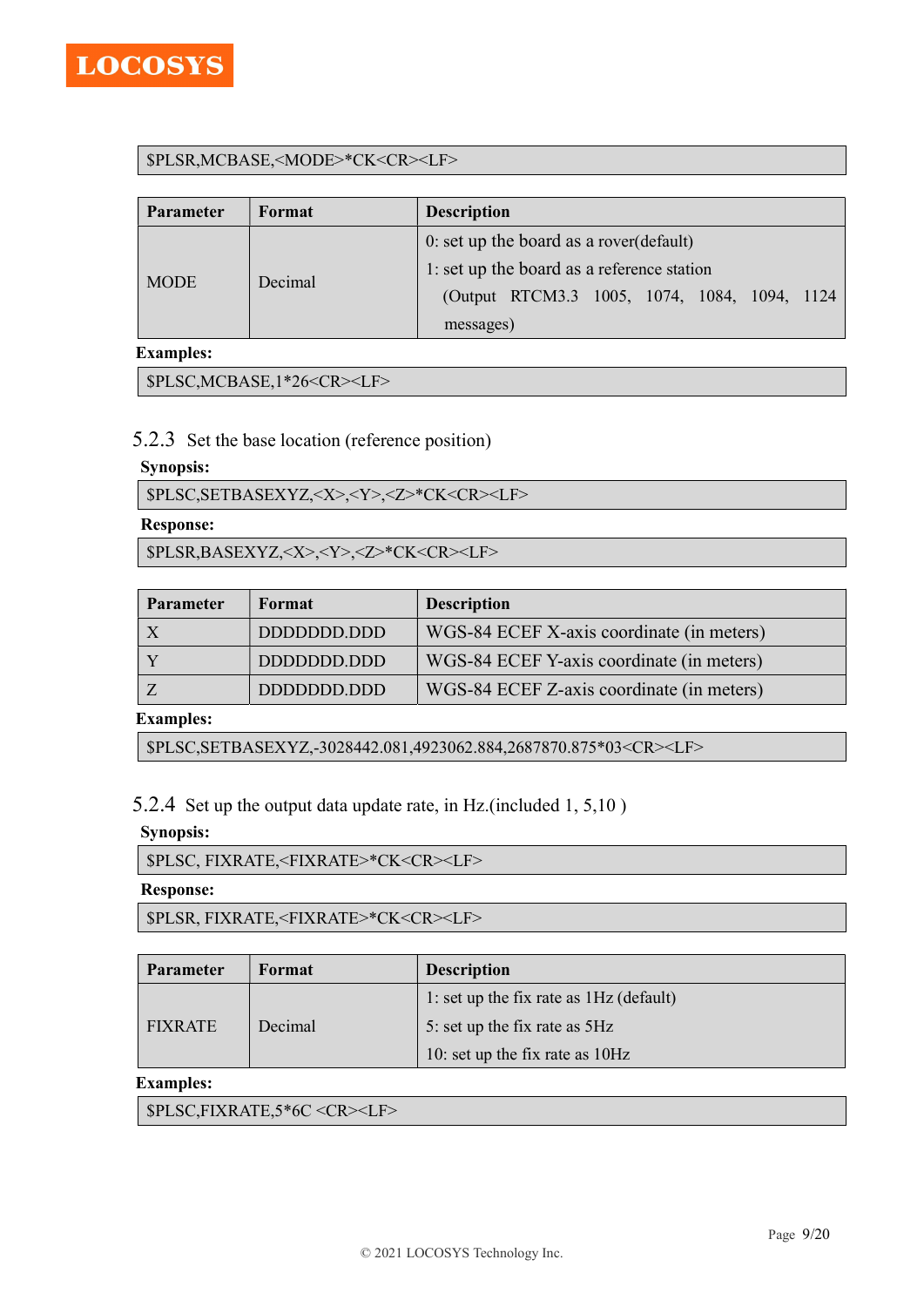

#### 5.2.5 Set up the GST message output

#### Synopsis:

\$PAIR062,8,<OUTPUT\_MODE>\*CS<CR><LF>

\$PAIR513\*CS<CR><LF>

| <b>Parameter</b> | Format  | <b>Description</b>                  |  |  |
|------------------|---------|-------------------------------------|--|--|
| OUTPUT MODE      |         | 0: disable \$GNGST output (default) |  |  |
|                  | Decimal | 1: enable \$GNGST output            |  |  |

#### Examples:

\$PAIR062,8,1\*37 <CR><LF>

Note: Changing fix rate from 1Hz to 5Hz will reset configuration to factory default settings.

#### 5.2.6 Set up the PLSV message output

#### Synopsis:

\$PAIR100, 1,<OUTPUT\_MODE>\*CS<CR><LF> \$PAIR513\*CS<CR><LF>

| <b>Parameter</b> | Format  | <b>Description</b>                 |  |  |
|------------------|---------|------------------------------------|--|--|
| OUTPUT MODE      |         | 0: disable \$PLSV output (default) |  |  |
|                  | Decimal | 1: enable \$PLSV output            |  |  |

Examples:

\$PAIR100,1,1\*3B <CR><LF>

Note: Changing fix rate from 1Hz to 5Hz will reset configuration to factory default settings.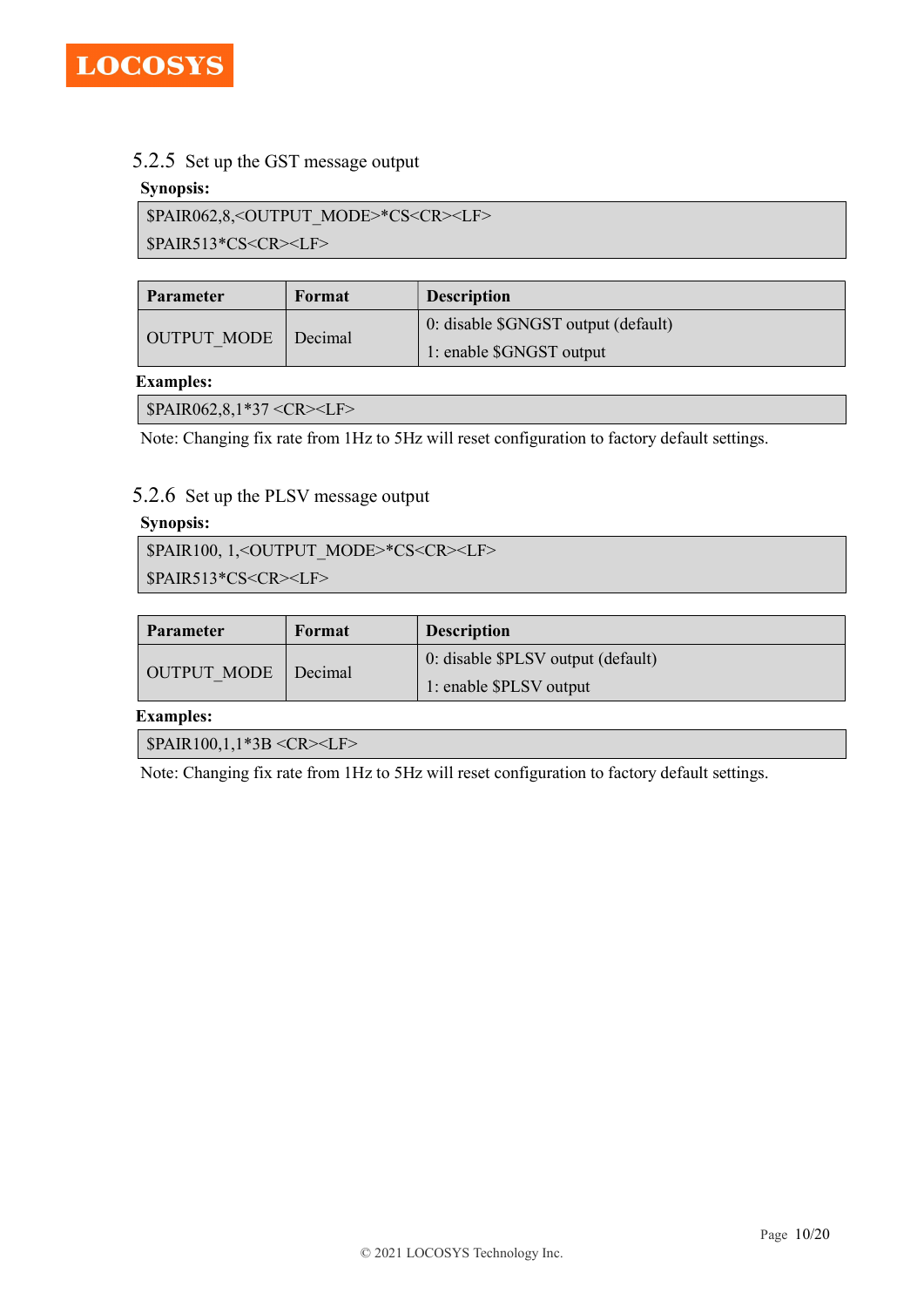

6 Pin assignment and descriptions



Table 6-1 Pin descriptions

| Pin#           | Name             |                | Type Description                                            | Note |
|----------------|------------------|----------------|-------------------------------------------------------------|------|
| 1              | <b>GND</b>       | $\mathbf{P}$   | Ground                                                      |      |
| $\overline{2}$ | TX               | $\mathcal{O}$  | Serial output                                               |      |
| $\overline{3}$ | <b>RX</b>        | I              | Serial input                                                |      |
| 4              | <b>TIMEPULSE</b> | $\overline{O}$ | Time pulse (PPS, default 100 ms pulse/sec when GNSS fix     |      |
|                |                  |                | is available)                                               |      |
| 5              | NC               |                | Not connect                                                 |      |
|                |                  |                | Backup battery input. It is recommended to connect a        |      |
|                |                  |                | backup supply voltage to V BCKP in order to enable warm     |      |
| 6              | V_BCKP           | $\mathbf{P}$   | and hot start features. Moreover, V BCKP is a must of the   |      |
|                |                  |                | system running. If no backup power is available, connect    |      |
|                |                  |                | V_BCKP to the main power supply (VCC).                      |      |
| $\tau$         | NC               |                | Not connect                                                 |      |
| 8              | <b>VCC</b>       | P              | DC supply input. Must be clean and stable.                  |      |
|                |                  |                | Enable the module, high active. Internal 1M ohm pull-up     |      |
| 9              | EN               | $\mathbf{I}$   | resistor to 1.8V. Setting this pin to low will disable "hot |      |
|                |                  |                | function, i.e. boot from "cold start". Leave<br>start"      |      |
|                |                  |                | unconnected if not used.                                    |      |
| 10             | <b>GND</b>       | $\mathbf{P}$   | Ground                                                      |      |
|                |                  |                | <b>GNSS RF</b> signal input                                 |      |
| 11             | RF IN            | I              | The overall gain of the active antenna must be between 8dB  |      |
|                |                  |                | $\sim$ 20dB.                                                |      |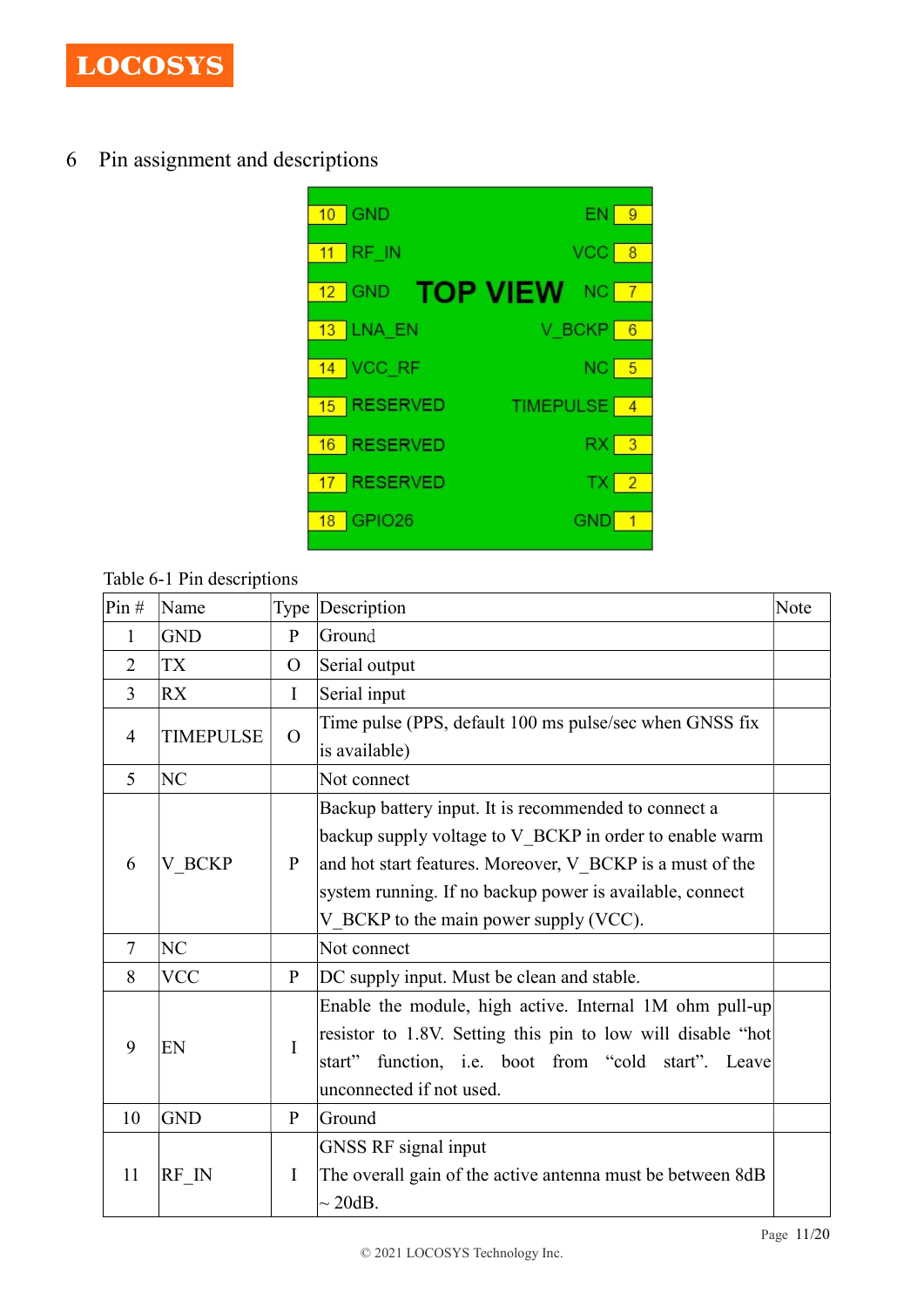|    | IGND            | p   | Ground                                               |  |
|----|-----------------|-----|------------------------------------------------------|--|
| 13 | LNA EN          | О   | Output pin to control the external LNA. High active. |  |
| 14 | <b>VCC RF</b>   | O   | Output voltage for the active antenna                |  |
| 15 | <b>RESERVED</b> |     | Leave this pin floating                              |  |
| 16 | <b>RESERVED</b> | I/O | Leave this pin floating                              |  |
|    | <b>RESERVED</b> | I/O | Leave this pin floating                              |  |
|    | GPIO26          | I/O | General purpose I/O                                  |  |

<Note>

VCC\_RF is controlled by EN pin (pin 9).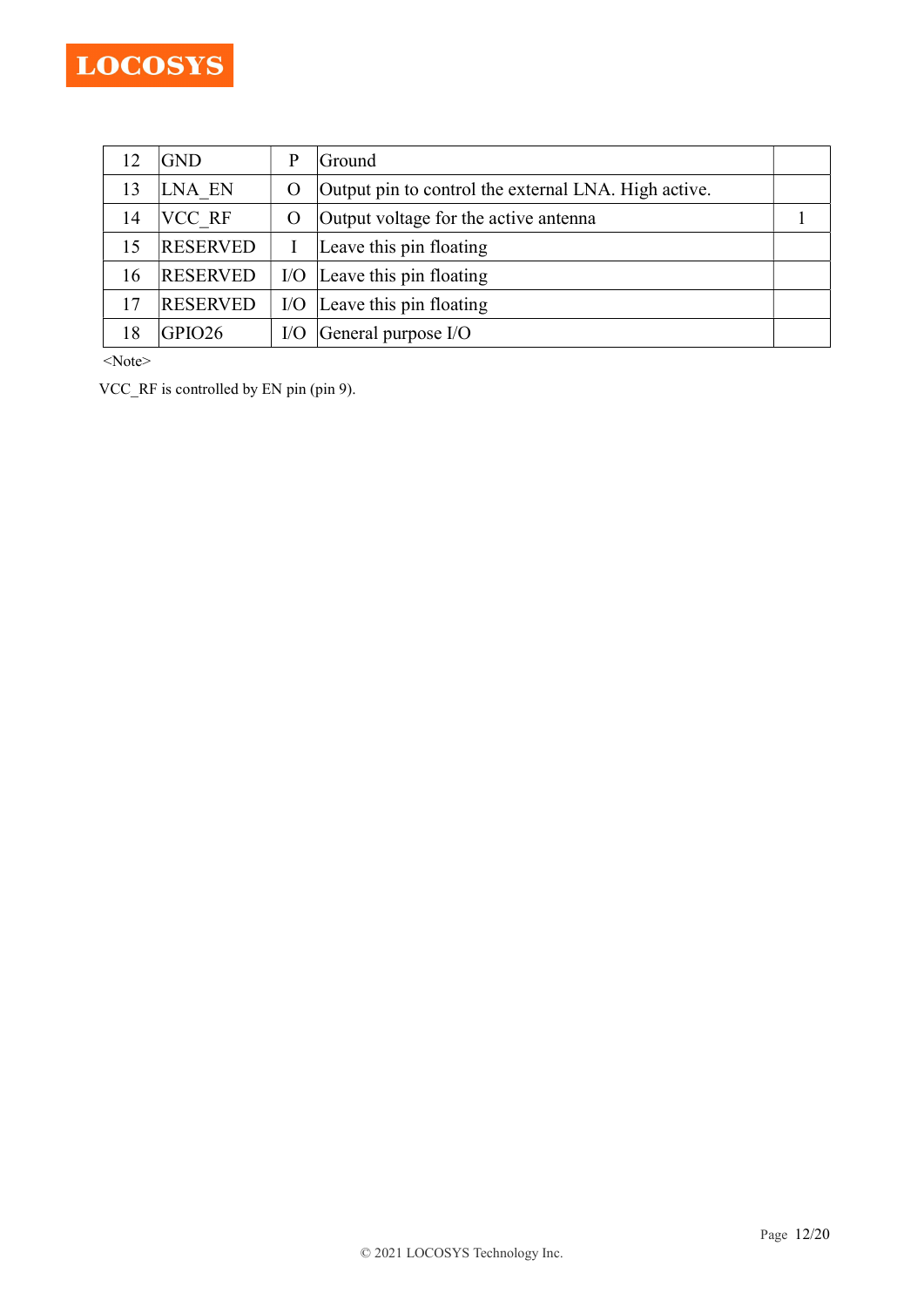# 7 DC & Temperature characteristics

# 7.1 Absolute maximum ratings

| Parameter                          | Symbol        | Ratings       | Units           |
|------------------------------------|---------------|---------------|-----------------|
| DC Supply Input Voltage            | <b>VCCabs</b> | 5.5           |                 |
| Input Backup Battery Voltage       | V BCKPabs     | 5.5           |                 |
| <b>Operating Temperature Range</b> | Topr abs      | $-40 \sim 85$ | $\rm ^{\circ}C$ |
| Storage Temperature Range          | Tstg abs      | $-40 \sim 85$ | $\rm ^{\circ}C$ |

# 7.2 DC Electrical characteristics

| Parameter                     | Symbol        | Conditions          | Min.   | Typ.       | Max. | Units        |
|-------------------------------|---------------|---------------------|--------|------------|------|--------------|
| DC Supply Input Voltage       | <b>VCC</b>    |                     | 3.1    | 3.3        | 4.5  | $\mathbf{V}$ |
| Input Backup Battery Voltage  | <b>V BCKP</b> |                     | 2.0    |            | 4.5  | V            |
| VCC RF Output Voltage         | VCC RF        |                     | 2.7    | 2.85       | 2.9  | V            |
| Supply Current*               | Iss           | $VCC = 3.3V,$       |        |            |      |              |
|                               |               | w/o active antenna, |        |            |      |              |
|                               |               | Peak                |        |            | 128  | mA           |
|                               |               | Tracking            |        | $65^{(1)}$ |      | mA           |
|                               | Ishdn         | $VCC=3.3V, EN=0V$   |        | 23         |      | uA           |
| <b>Backup Battery Current</b> | Ibat          | $VIN = 0V$          |        | 44         |      | uA           |
| VCC RF Output Current         | Iout          | $VIN = 3.3V$        |        |            | 30   | mA           |
| High Level Input Voltage      | $V_{\rm IH}$  |                     | 2.2    |            | 3.6  | V            |
| Low Level Input Voltage       | $V_{\rm IL}$  |                     | $-0.3$ |            | 0.8  | V            |
| High Level Output Voltage     | $V_{OH}$      | For TX, RX          | 2.18   |            | 3.3  | V            |
| Low Level Output Voltage      | $V_{OL}$      |                     |        |            | 0.4  | V            |
| High Level Input Voltage      | $V_{\rm IH}$  |                     | 1.21   |            | 1.98 | V            |
| Low Level Input Voltage       | $V_{\rm IL}$  | For TIMEPULSE,      | $-0.3$ |            | 0.6  | V            |
| High Level Output Voltage     | $V_{OH}$      | EN, LNA EN,         | 1.29   |            | 1.98 | V            |
| Low Level Output Voltage      | $V_{OL}$      | GPIO26              |        |            | 0.45 | $\mathbf{V}$ |

Note 1. Measured when RTK FIX is available, input voltage is 3.3V.

# 7.3 Temperature characteristics

| Parameter                    | Symbol | Min.  | Typ.     | Max. | <sup>I</sup> Jnits |
|------------------------------|--------|-------|----------|------|--------------------|
| <b>Operating Temperature</b> | Topr   | -40   | -        | 85   | $\sim$             |
| Storage Temperature          | Tstg   | $-40$ | つく<br>∠~ | 85   | $\sim$             |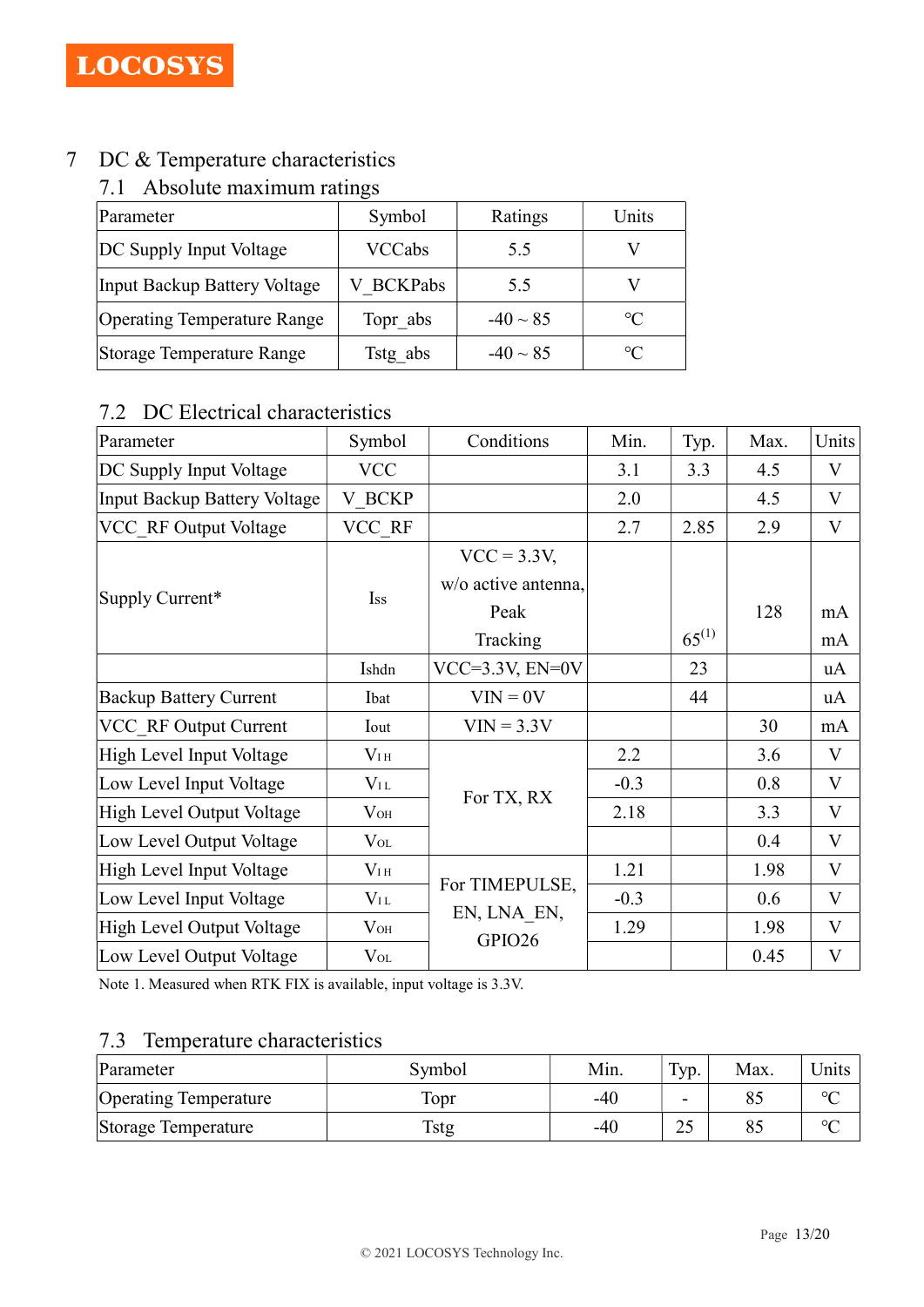

- 8 Mechanical specification
	- 8.1 Outline dimensions



| <b>Symbol</b> | $Min.$ (mm) | $Typ.$ (mm) | $Max.$ (mm) |
|---------------|-------------|-------------|-------------|
|               | 9.6         | 9.7         | 9.8         |
|               | 9.8         | 10.1        | 10.4        |
|               |             |             | 2.4         |

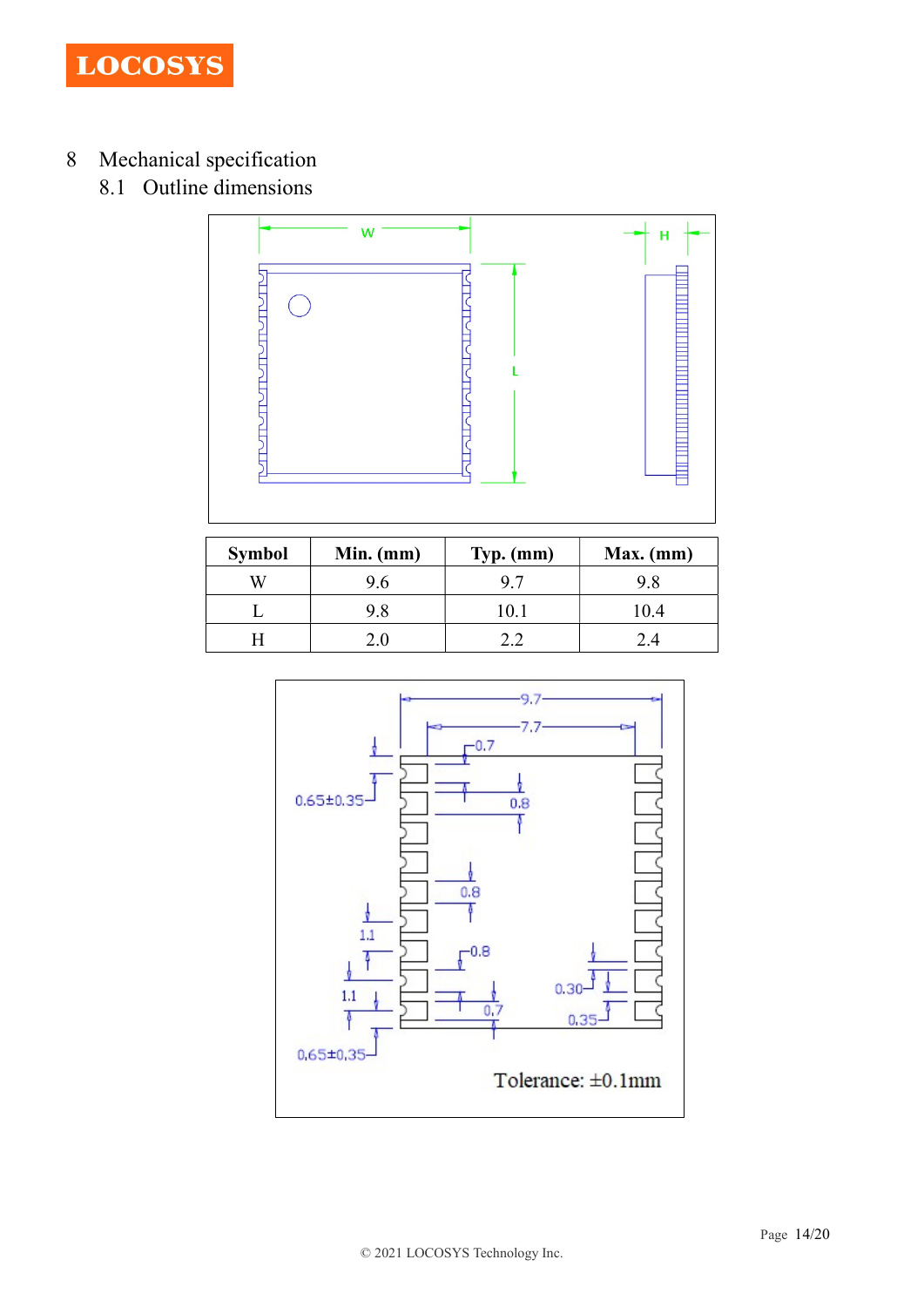

# 8.2 Recommended land pattern dimensions



Note: The recommended land pattern dimensions are shown for reference only, as actual pad layouts may vary depending on application.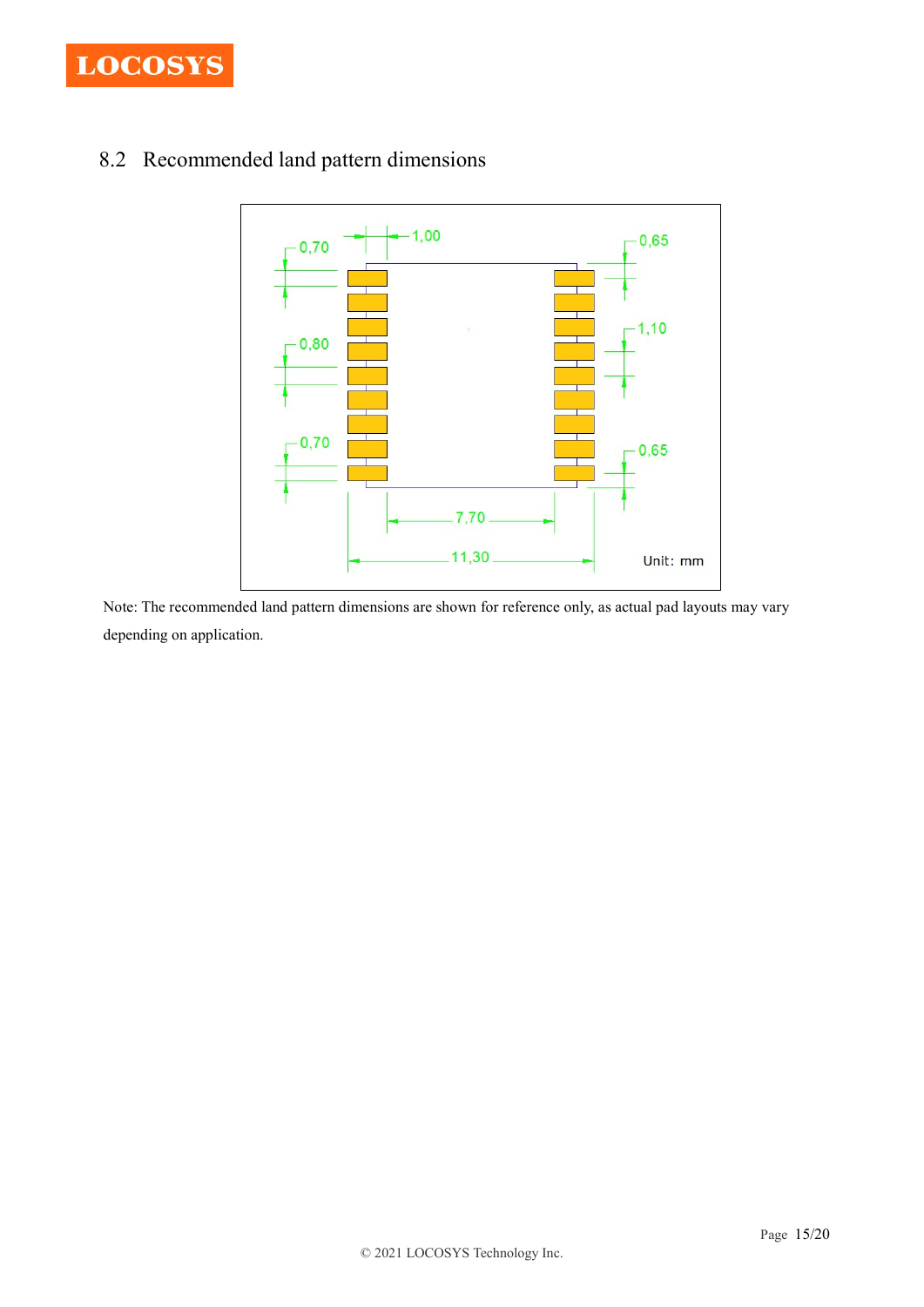# 9 Reel Packing information

## 9.1 ESD precaution

GNSS modules are electrostatic sensitive devices. Handling the modules without proper ESD protection may result in severe damage to them. ESD protection must be implemented throughout the processing, handling and even when the modules are being returned for repair.

## 9.2 Packaging

The modules are sealed in a moisture barrier ESD bag with the appropriate units of desiccant and a humidity indicator card. It should not be opened until the modules are ready to be soldered onto the application.

## 9.2.1Packaging



 $24.0 \pm 0.3$ 

W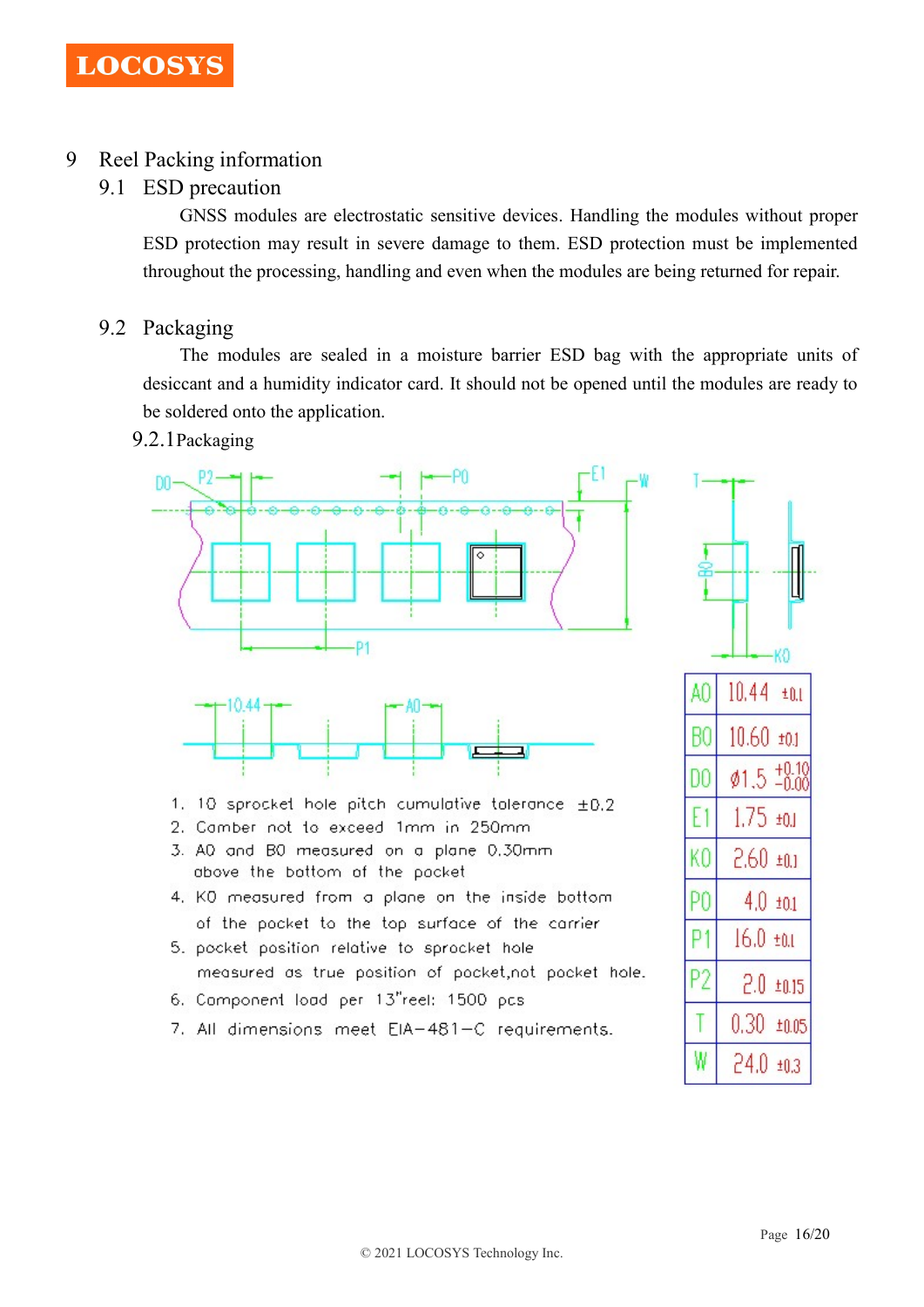

9.2.2Box packaging

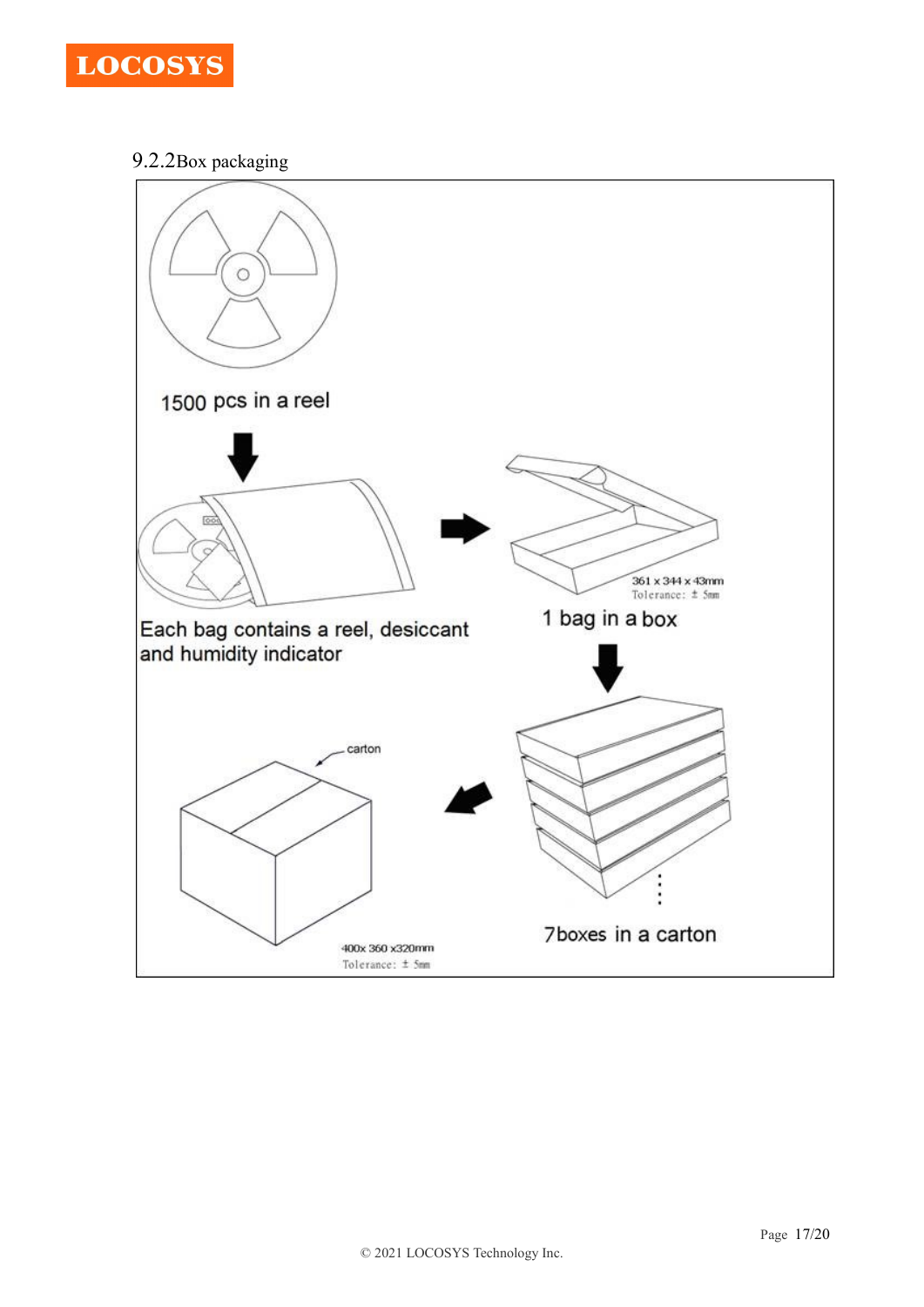## 9.3 Moisture sensitivity level

The moisture sensitivity level of the module is 3. After the sealed bag is opened, modules should be mounted within 168 hours at factory conditions of  $\leq 30^{\circ}$ C and 60% RH or stored at  $≤$  20% RH.

The modules require baking before mounting if above conditions are not met. If baking is required, the modules without the tape and reel may be baked for:

- a. 192 hours at  $40^{\circ}\text{C} + 5^{\circ}\text{C}$  / -0°C and < 5% RH
- b. 24 hours at  $125^{\circ}C + 5^{\circ}C / -0^{\circ}C$

## 9.4 Reflow soldering



Note the module mounted to the top side (first reflow side) may fall off during reflow soldering of the bottom side.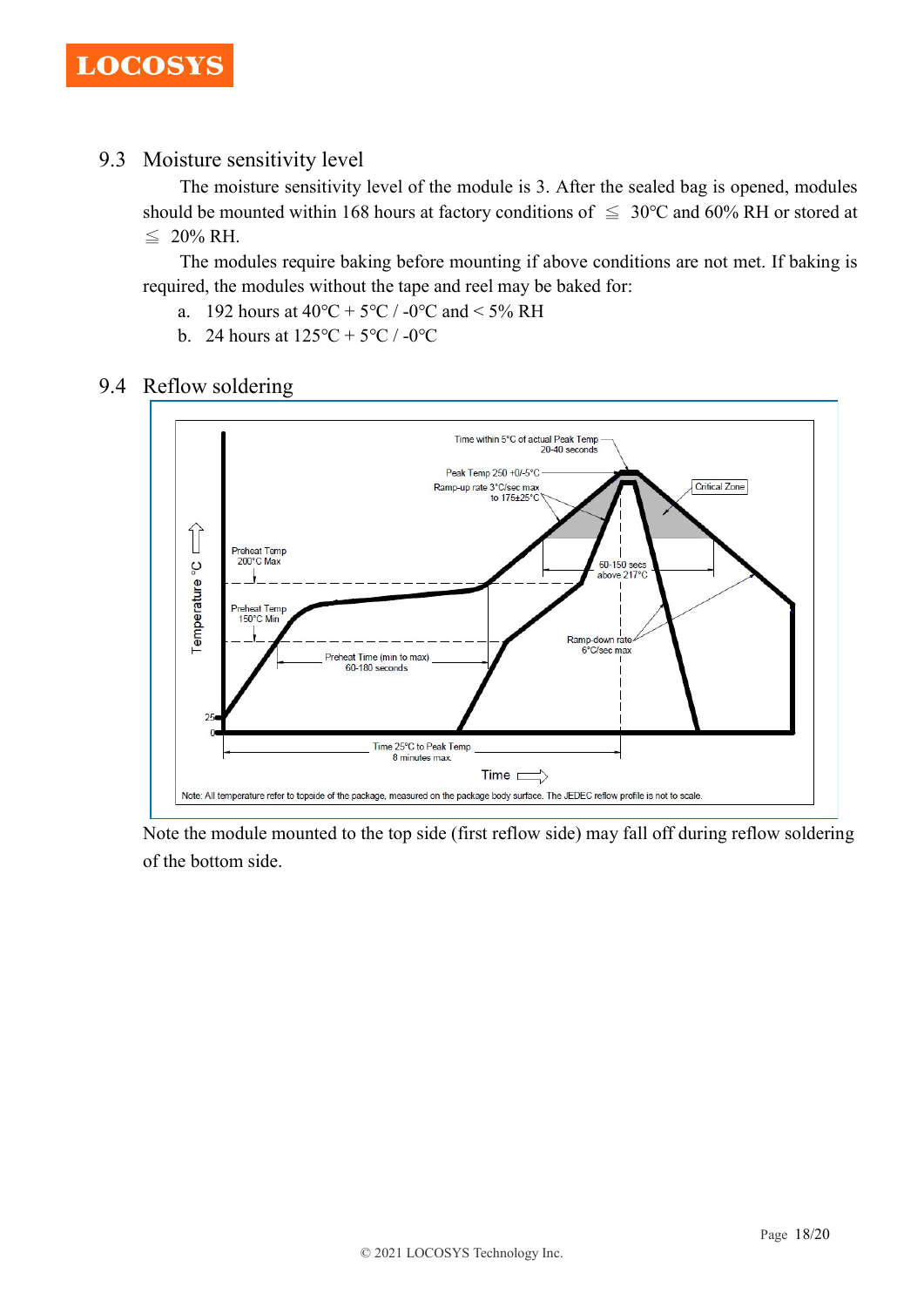# 10 Product marking and ordering information

# 10.1 Product marking

The marking of the module is engraved on the metal shielding that has product information, such as LOCOSYS logo, product name and manufacturing date.